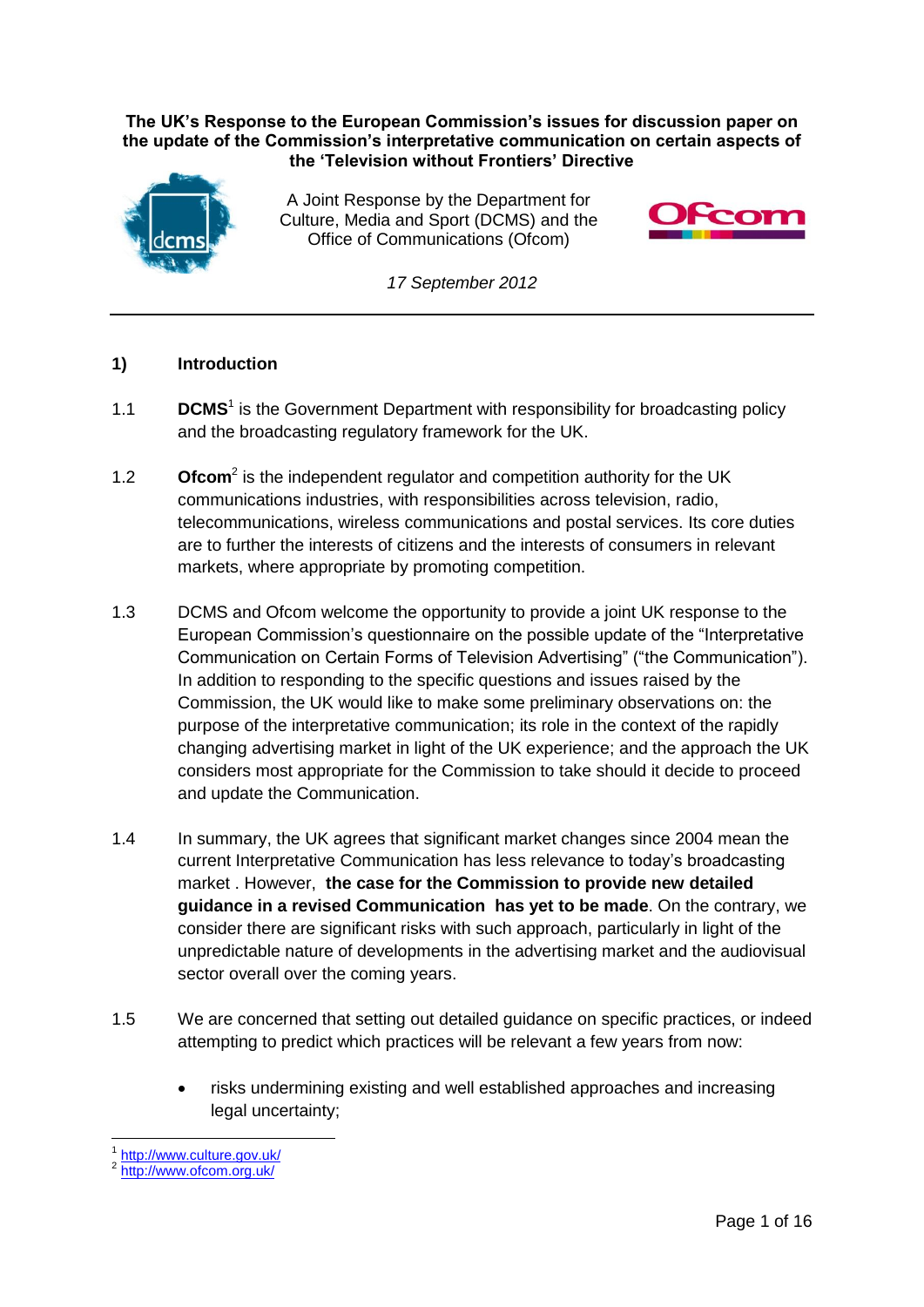- could result in an unduly restrictive approach being applied to certain provisions of the Directive where there is freedom for Member States to adapt and apply the requirements, in a way that reflects market developments within their own national frameworks;
- risks adding significant pressure to the current challenge of maintaining adequate levels of funding to ensure a continued high quality standard of European production and certain programme genres;
- risks creating inconsistencies in the application of certain provisions across linear and on-demand services; and
- does not offer the ability to recognise the diversity that exists in different European markets or maintain flexibility to keep pace with technological change more widely.
- 1.6 **The UK therefore proposes that if the case can be made to review the Interpretative Communication, that the Commission does so as part of its wider engagement and review of the broadcasting and media industries.** In particular, we would invite the Commission to initiate dialogue with Member States, regulatory authorities and other interested stakeholders on the high level principles derived from EU legislation that should underpin the future regulation of commercial communications across Member States. Such a dialogue, we believe, would also be of value in the context of the Commission's wider strategic assessment of Connected TV and related developments, and the on-going European debate about the future of the sector. It will help ensure that these important initiatives support, complement and are consistent with one another.
- 1.7 The sections below set out in further detail some of the issues which could form the basis of this future dialogue, including those referred to in the Commission's Questionnaire, and describe the current approach to advertising regulation in the UK.

# **2) The purpose of the Commission Interpretative Communication**

- 2.1 The Communication was issued in 2004 following the 1997 amendment of the 1989 Television without Frontiers ("TVWF") Directive. At the time industry and national regulatory authorities had called on the Commission to clarify how some provisions of the Directive as amended applied to new emerging advertising techniques such as telepromotions, mini-spots and product placement. There was also a broad consensus among all parties in favour of considering these new advertising techniques to be compatible with the TVWF Directive, while also acknowledging the importance of ensuring consumer protection in this area.
- 2.2 The Communication therefore helped increase legal certainty for economic operators and national regulators, whilst recognising the importance of maintaining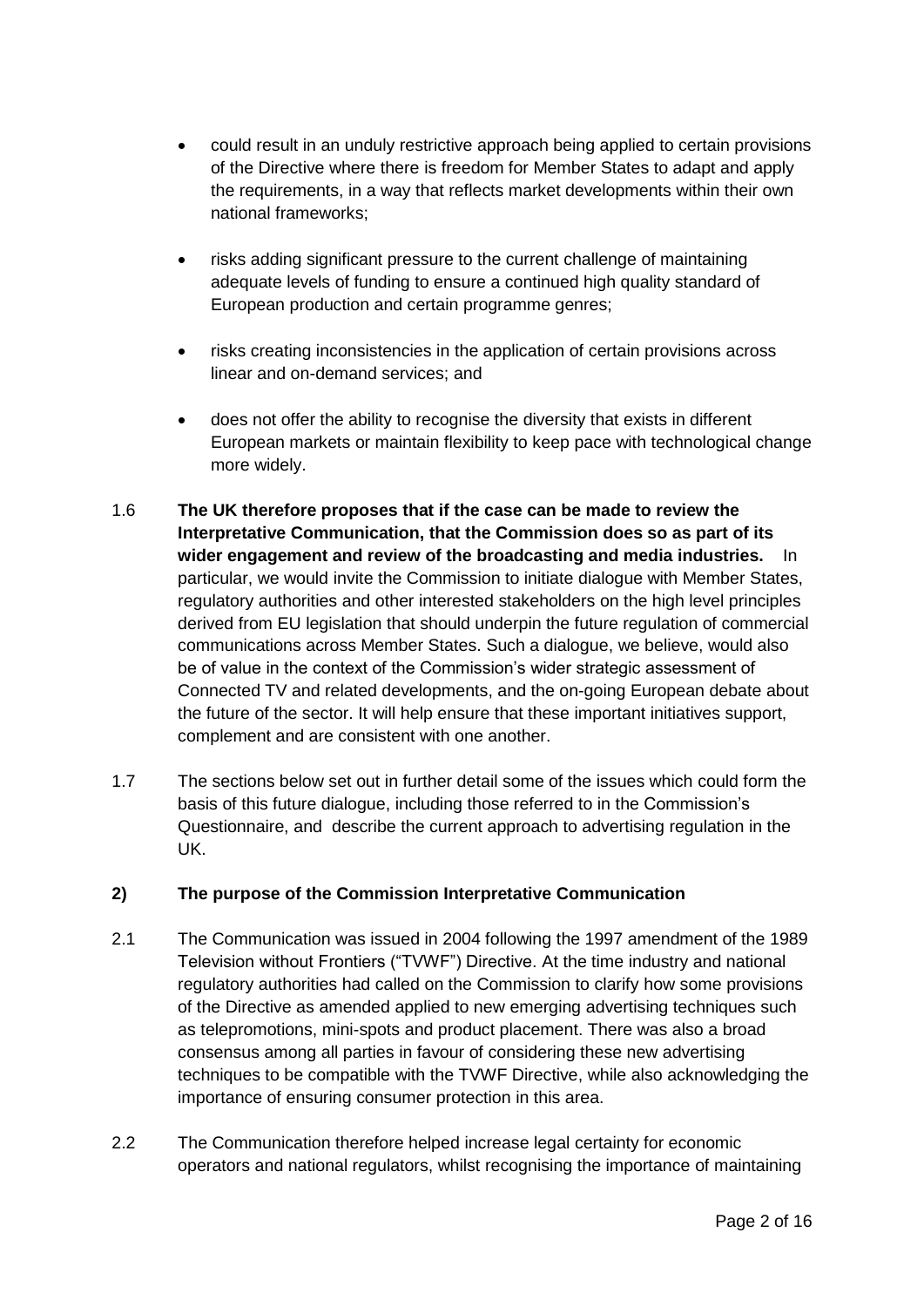the necessary flexibility in national implementation and the *in dubio pro libertate* **principle,** as recognised by the Court of Justice of the European Union<sup>3</sup>.

2.3 **The UK considers the principle of national flexibility to have been a fundamental pillar of the Communication and believes it should guide and remain at the core of any future update, should any update be appropriate..** This is critical to ensure the compatibility between this instrument and Member States' freedom to implement the Directive, in accordance with Article 288<sup>4</sup> of the Treaty on the Functioning of the European Union, through their own national regulatory frameworks and based on their particular market circumstances, and to adopt more detailed or stricter rules for broadcasters under their jurisdiction.

#### **3) Changes in the advertising market**

- 3.1 Television advertising remains one of several important and strong sources of revenue. In the UK in 2011, the proportion of revenue in the UK TV industry generated by advertising was 29% (this compares to 22% by public funds and 42% generated by subscription revenues). This combination of sources contributes to ensure the quality of programming that the UK and Europe prides itself for. If Europe is committed to maintaining such standards and encouraging indigenous production, we need a regulatory framework that supports such variety of business models and is conducive to competition and continued investment (particularly in some programme genres such as news and children's programming), whilst also ensuring adequate levels of consumer protection.
- 3.4 Substantial change has occurred in the EU advertising market since the 2004 communication was issued. For instance, emerging practices which featured prominently in the Communication, such as split screen advertising, have not been considered to be at the cutting edge of advertising techniques for some years. Each market has also developed within its own national regulatory framework, for example in the UK telepromotions are generally not broadcast, while in other Member States these remain a relatively regular feature of the television advertising landscape.
- 3.5 Importantly, funding from commercial communications is by no means guaranteed in the current economic climate – as evidenced by the slow establishment of the product placement market in the UK and other Member States, and the proliferation of online advertising which has placed significant pressure on broadcast advertising revenues. The imposition of any additional restrictions on forms of commercial communication at this time could pose a substantial threat to programme funding.
- 3.6 We have also started to see the development of Connected TV and Over the Top ("OTT") services. In the UK, about 5% of UK households own an internet connected

 $\overline{\phantom{a}}$ <sup>3</sup> C-6/98, ARD v Pro Sieben, [1999] ECR I-7599

 $4$  "A directive shall be binding, as to the result to be achieved, upon each Member States to which it is addressed, but shall leave to the national authorities the choice of form and methods".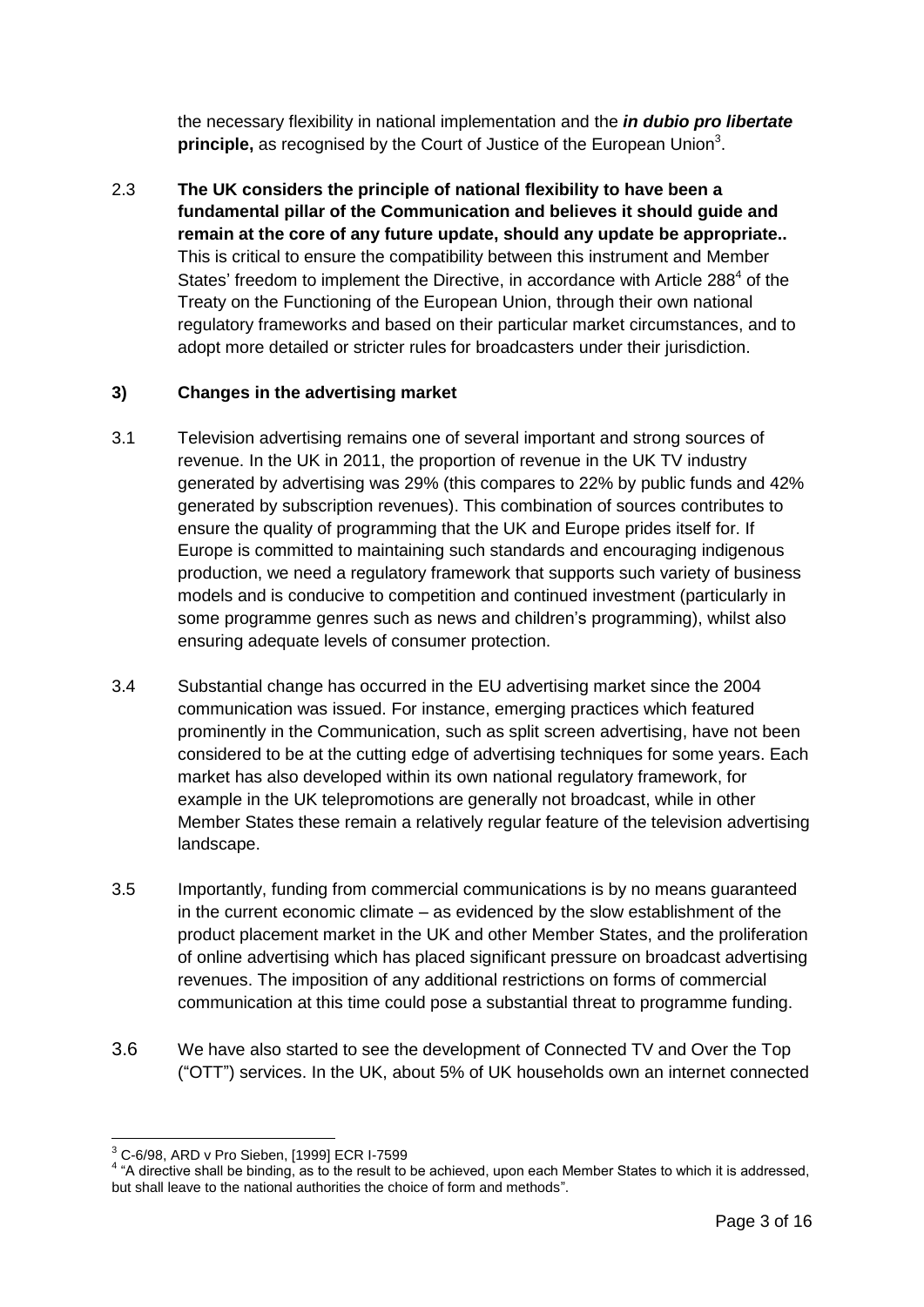"smart TV" (and 65% of those said they used their internet connection in their TV)<sup>5</sup>. We expect this figure to rise, as smart TV set sales have doubled in the past year and now represent a fifth of all TV sales. Ofcom's *Media Tracker* (2011) measures different methods of viewing content from the internet on a TV set, and shows that 11% of respondents had connected their set to the internet via a games console. Additionally, 11% of respondents had connected their TV to the internet via a laptop/ $PC<sup>6</sup>$ . Redshift Strategy has analysed the platform data and estimates that connected set-top boxes had a penetration rate of 15% in the UK in May 2012<sup>7</sup>.

- 3.7 This increase in consumption of IP-delivered audiovisual content will bring about further change into the audiovisual market in the years to come, including in the area of commercial communications, as providers experiment with more sophisticated forms of advertising. If Europe is to maintain a competitive and thriving broadcasting industry, such forms of innovation should be supported and further encouraged, and we should maintain the necessary space for exploration of new advertising techniques.
- 3.8 Whilst it is difficult to anticipate which current trends in advertising will become longstanding and what future trends in brand and advertiser investment through connected devices might be, these developments need to be recognised and considered as part of the debate about any future Interpretative Communication; although we urge the Commission to be mindful of the dangers of inadvertendly pre-empting future market developments. National regulatory authorities must also be well equipped to respond swiftly to such changes so that they are in a position to ensure continued high levels of consumer protection in accordance with their national circumstances.
- 3.9 The UK also further notes that since the Communication was introduced, the regulation of audiovisual commercial communications has been extended under the Audiovisual Media Services ("AVMS") Directive to include such communications in on-demand audiovisual services. Recital 58 of the AVMS Directive makes clear that such services are different from linear television broadcasting with regards to their impact and therefore lighter regulation of on-demand services is justified. The UK is unclear whether any new or revised Communication would set out to cover both linear and on-demand services. However, even if it were limited specifically to linear television broadcasting only, there is a danger that this might raise issues of inconsistency given that many of the relevant provisions of the AVMS Directive (e.g. product placement, sponsorship) apply to both linear and on-demand services. The UK would therefore welcome further clarification from the Commission on this point.

 5 'Smart TV' refers to a standalone television set with inbuilt internet functionality. Users connect a broadband router directly into the TV. Smart TVs are produced by consumer electronics manufacturers like Samsung, Sony, Panasonic and LG. This term has not been established as industry-wide usage, but will be treated here as a generic name for all such devices. This is different from 'Internet-enabled TV, which is an umbrella term covering any TV set connected to the internet via a third-party device, such as a set-top box, a games console or a laptop/PC.

<sup>&</sup>lt;sup>6</sup> Source: Ofcom *Media Tracker*, fieldwork conducted by BDRC Continental, October to November 2011. Base:

Adults aged 16+ (890). 7 Source: Redshift Strategy analysis based on platform data, May 2012.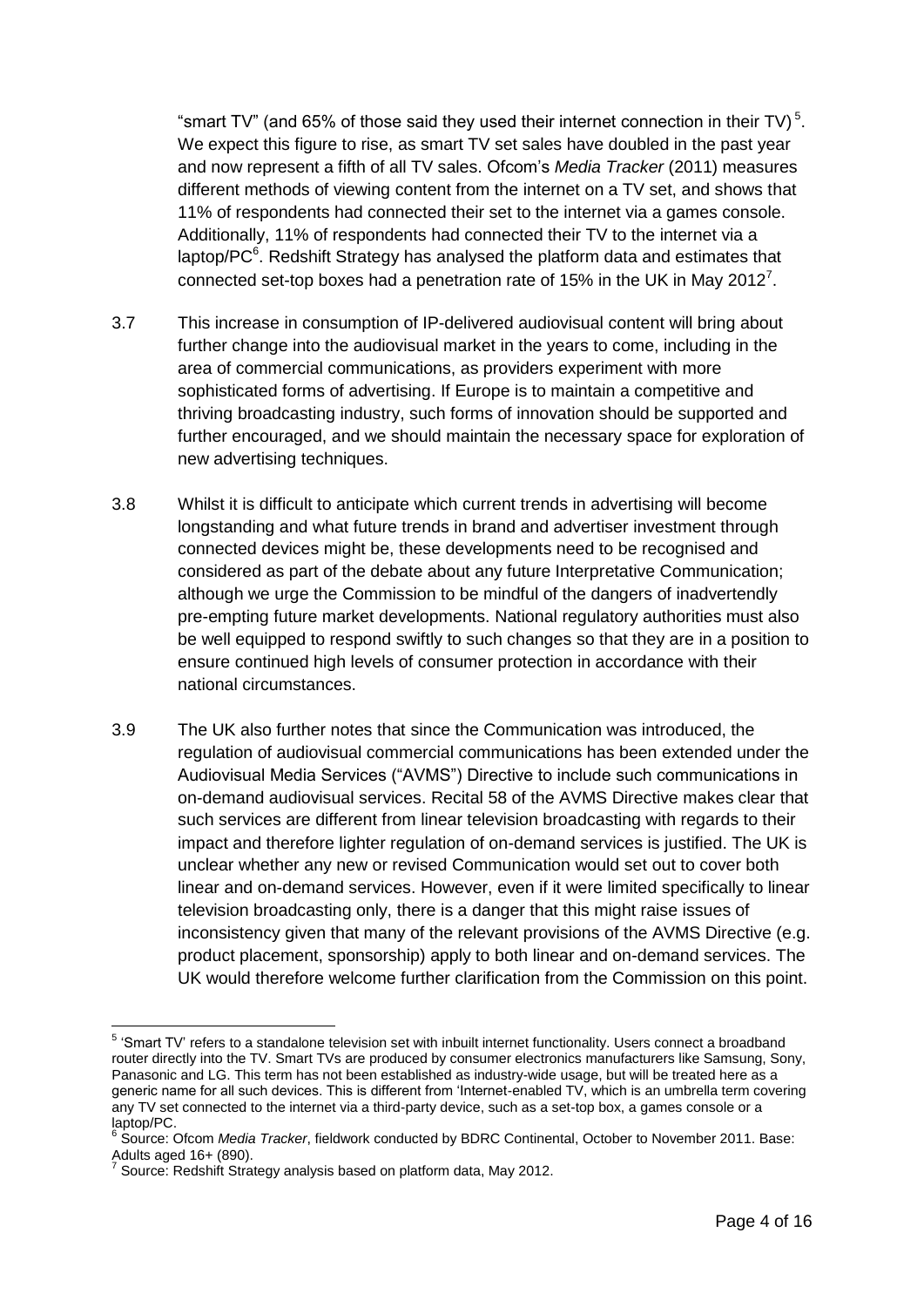3.10 For further information on the nature and state of the advertising market in the UK, including latest revenues and trends, please see Ofcom's 2012 Communications Market Report<sup>8</sup>. For a specific review of the UK's Public Services Broadcasters, please see Ofcom's 2012 Public Service Broadcasting Annual Report<sup>9</sup>.

# **4) A principles-based approach**

- 4.1 In light of our experience to date and the considerations above, **the UK questions whether the approach and style of the Interpretative Communication remains appropriate going forward**. In particular, we believe the Commission still needs to make a case for why a greater degree of guidance on specific practices is benefical , specifically when such guidance would need to predict which practices will be relevant a few years from now. It could also unduly restrict the flexibility of operators and the potential for market innovation, which is likely to manifest itself differently in different Member States. We also seek reassurance that any future considerations will protectMember States discretion at national level and the well established approaches already operating within Member States (we elaborate on the UK approach further below).
- 4.2 Furthermore, the Questionnaire seems to suggest the Commission is considering the inclusion in a revised Communication of new definitions of certain concepts (e.g. spot advertising, news/current affairs, undue prominence of product placement, significant value etc.), which the European legislators deliberately left open in the last review of the AVMS Directive. If this is the intention the UK would question the t appropriateness of the Commission introducing additional definitions in an instrument of this nature, particularly if these go above and beyond definitions set down under EU legislation in the Directive itself.
- 4.3 Therefore, the UK is **inviting the Commission to adopt a fundamentally different approach to this review, and to initiate a dialogue with Member States, regulatory authorities and other interested stakeholders on the high level principles derived from EU legislation that should underpin the future regulation of commercial communications across Member States.** Such a dialogue, we believe, would also be of value in the context of the Commission's wider strategic assessment of Connected TV and related developments, and the on-going European debate about the future of the sector. It will help ensure that these important initiatives support, complement and are consistent with one another.
- 4.4 We believe that the precise detail of how these principles should be applied is a matter for individual Member States and regulatory authorities, in accordance with their own national regulatory frameworks and particular market circumstances. We recognise, however, the importance and value of maintaining a regular dialogue beetween the Commission, Governments and regulatory authorities (for example through platforms such as the Contact Committee, the Audiovisual Regulators' Group and the European Platform of Regulatory Authorities - EPRA), to exchange

<sup>&</sup>lt;u>s</u><br>8 <u><http://stakeholders.ofcom.org.uk/market-data-research/market-data/communications-market-reports/cmr12/><br><sup>9</sup> http://stakeholders.ofcom.org.uk/hinorica/breadeast/reviews.investigations/peb.review/peb2012/aestion.o.p</u> <http://stakeholders.ofcom.org.uk/binaries/broadcast/reviews-investigations/psb-review/psb2012/section-a.pdf>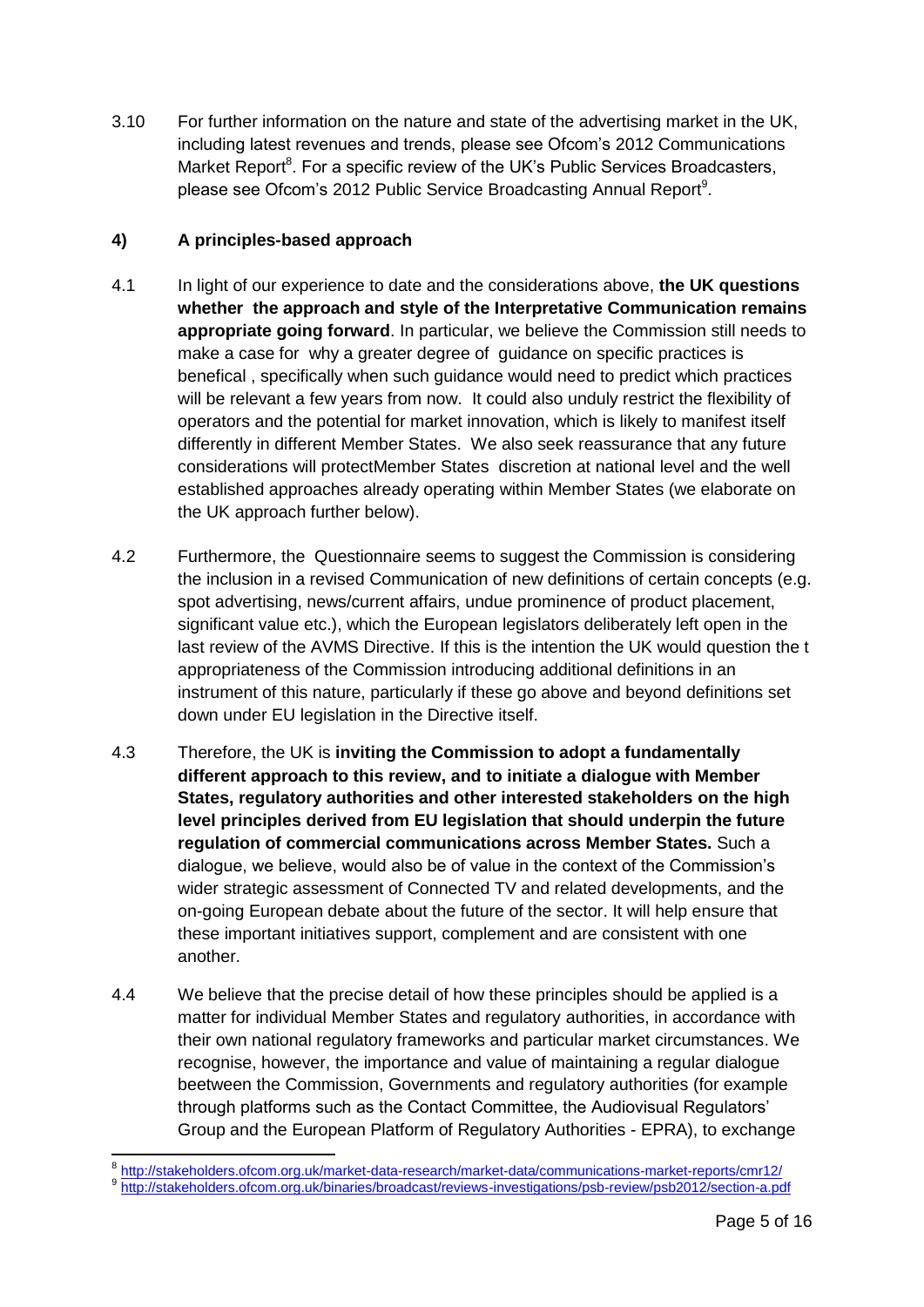best practices and increase the consistency of approaches across the EU. This, however, is by necessity a bottom-up, iterative and deliberative process, inspired by on-the-ground experience of individual cases and practices.

#### **5) The UK's approach to 'audiovisual commercial communications'**

- 5.1 In the remainder of this response, we set out the UK's broad approach to implementing the Directive's requirements in relation to audiovisual commercial communications, with particular reference to the high level principles Ofcom applies through its relevant codes and extensive guidance in the case of the different types of commercial communication.
- 5.2 In respect of the regulation of advertising overall, it is important to note that the UK regulatory system is a mixture of self-regulation for non-broadcast advertising, and co-regulation (with Ofcom) for broadcast advertising and advertising included in on-demand programme services by the Advertising Standards Authority. For instance, the UK Code of Non-broadcast Advertising, Sales Promotion and Direct Marketing (the CAP Code) applies in full to marketing messages online, including the rules relating to misleading advertising, social responsibility and the protection of children. The UK has found self-regulation of these emerging advertising practices to be a useful and effective approach.
- 5.3 The relevant UK codes and guidance can be found at:
	- The Ofcom Broadcasting Code, which includes the Cross-Promotion Code: [http://stakeholders.ofcom.org.uk/broadcasting/broadcast-codes/broadcast](http://stakeholders.ofcom.org.uk/broadcasting/broadcast-codes/broadcast-code/)[code/](http://stakeholders.ofcom.org.uk/broadcasting/broadcast-codes/broadcast-code/)
	- Guidance on the Ofcom Broadcasting Code: [http://stakeholders.ofcom.org.uk/broadcasting/guidance/programme](http://stakeholders.ofcom.org.uk/broadcasting/guidance/programme-guidance/bguidance/)[guidance/bguidance/](http://stakeholders.ofcom.org.uk/broadcasting/guidance/programme-guidance/bguidance/)
	- The Ofcom Code on the Scheduling of Television Advertising: <http://stakeholders.ofcom.org.uk/broadcasting/broadcast-codes/advert-code/>
	- The UK Code of Broadcast Advertising: [http://www.cap.org.uk/The-](http://www.cap.org.uk/The-Codes/BCAP-Code.aspx)[Codes/BCAP-Code.aspx](http://www.cap.org.uk/The-Codes/BCAP-Code.aspx)
	- ATVOD Statutory Rules and Non-Binding Guidance for Providers of On-Demand Programme Services (ODPS): [http://www.atvod.co.uk/uploads/files/ATVOD\\_Rules\\_and\\_Guidance\\_Ed\\_2.0\\_M](http://www.atvod.co.uk/uploads/files/ATVOD_Rules_and_Guidance_Ed_2.0_May_2012.pdf) [ay\\_2012.pdf](http://www.atvod.co.uk/uploads/files/ATVOD_Rules_and_Guidance_Ed_2.0_May_2012.pdf)
	- The UK Code of Non-broadcast Advertising, Sales Promotion and Direct Marketing (CAP Code): <http://www.cap.org.uk/The-Codes/CAP-Code.aspx>
- 5.2 While there are specific requirements in the Directive that apply to particular forms of audiovisual commercial communications, the UK notes that these are underpinned by the following fundamental principles: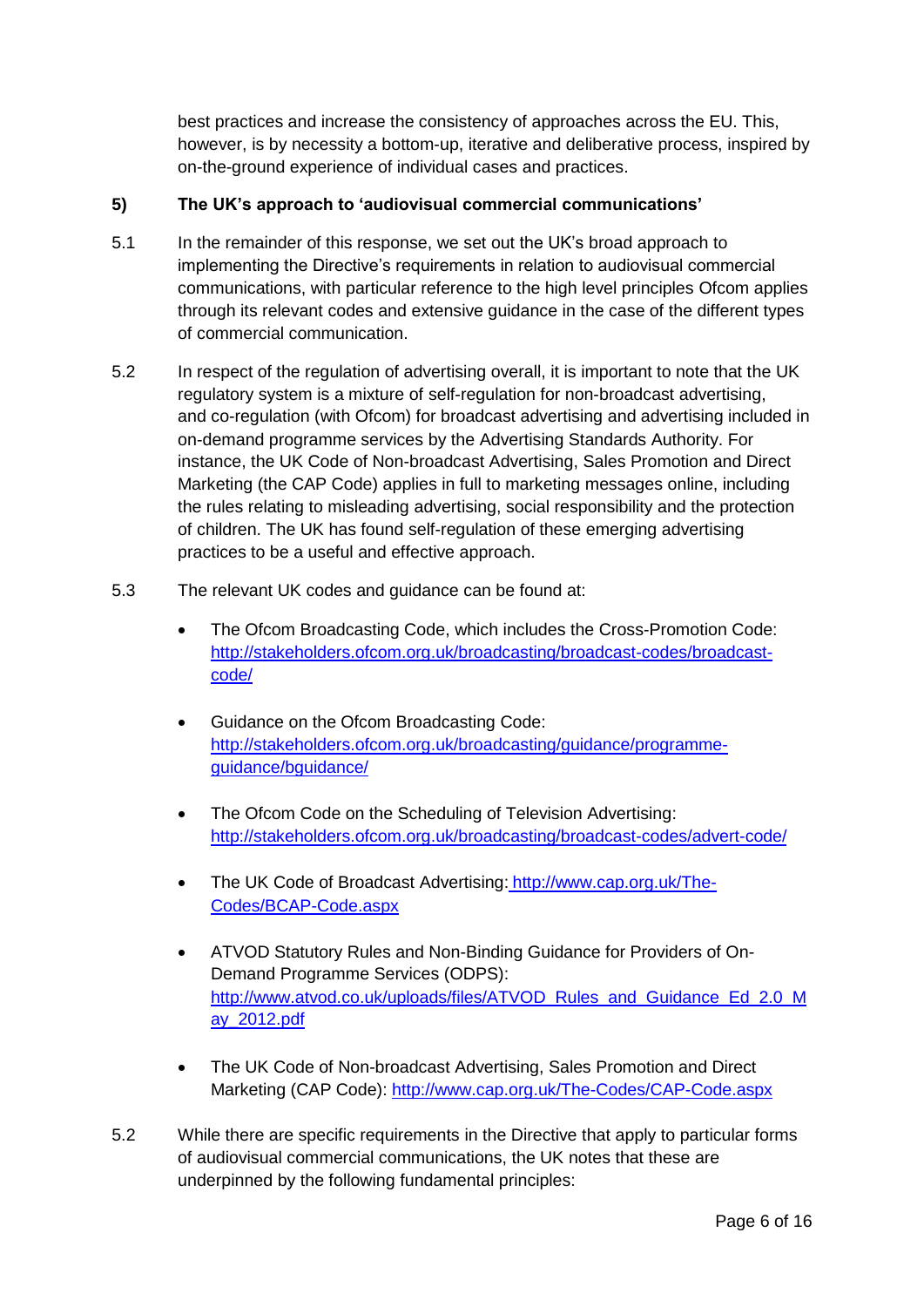- **Protection from harm –** to ensure that commercial communications do not cause harm, especially to children and the vulnerable.
- **Editorial independence –** to ensure that broadcasters are not unduly influenced by advertisers and maintain control over programming.
- **Distinction –** to ensure that there is a clear distinction between editorial content and advertising.
- **Transparency –** to ensure audiences understand when they are being sold to, and to protect them from surreptitious advertising.
- 5.3 It is with these principles in mind that the UK has drafted its rules that govern:
	- references in television programmes to products, services and trade marks (as set out in Section Nine of Ofcom's Broadcasting Code);
	- content in television programmes that could result in harm to children or the audience (as set out in Sections One and Two of Ofcom's Broadcasting Code);
	- television advertising and teleshopping (as set out in The BCAP Code: The UK Code of Broadcast Advertising);
	- the scheduling of television advertising (as set out in the Code on the scheduling of television advertising "COSTA"); and
	- content on on-demand programme services (as set out in ATVOD Statutory Rules and Non-Binding Guidance for Providers of On-Demand Programme Services and The UK Code of Non-broadcast Advertising, Sales Promotion and Direct Marketing).
- 5.4 With particular reference to Section Nine of the Ofcom Broadcasting Code governing television programmes, Ofcom has drafted very detailed guidance<sup>10</sup> for broadcasters setting out clearly how the UK intends broadcasters to comply with its rules, and making specific reference to the relevant EU and national legislation and fundamental principles. There is also detailed guidance to support Sections One (protection of children) and Two (Harm and Offence) of the Broadcasting Code in a similar way, although it should be noted that these guidance documents are currently under review.

# **6) The Commission's questionnaire**

 $\overline{\phantom{a}}$ 

 $10$  The guidance specifically to Section Nine of the Broadcasting Code is available here: <http://stakeholders.ofcom.org.uk/binaries/broadcast/guidance/831193/section9.pdf>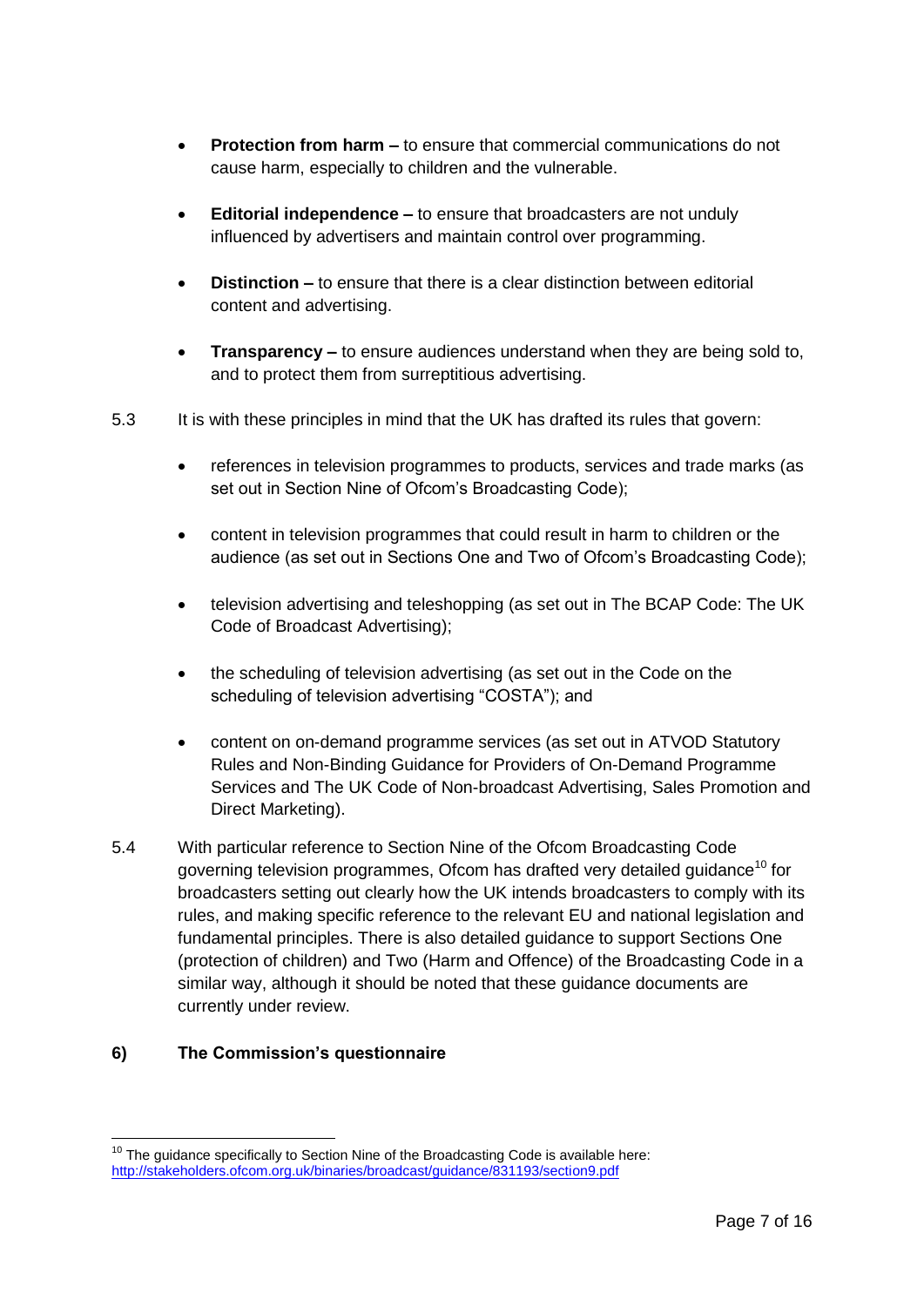6.1 This section sets out the UK's response to the specific questions and issues raised in the Commission's questionnaire (*which are replicated in italics for ease of reference*). In a number of cases we have also set out where the basis of the question is unclear and where greater clarification from the Commission would be welcomed.

#### **Advertising**

# *Notion of spot advertising: Is it necessary to define an advertising spot in line with the Court jurisprudence?*

- 6.2 The UK is unclear whether this question relates to the possible inclusion of a definition of a 'spot advertisement' or of an 'advertising spot'.
- 6.3 The UK understands the Commission's reference to the relevant Court jurisprudence in relation to 'spot advertisements' is to the judgment of the Court in the RTI case<sup>11</sup> (12 December 1996). The principal concern of the Court in this case was whether telepromotions, which the UK understands are a common and specific feature of Italian television, would fall within the TWVF Directive's provision for "other forms of advertising" (expressed in the original version of the Directive which was in force at the time as "forms of advertisements such as direct offers to the public for the sale, purchase or rental of products, or for the provision of services").
- 6.3 In its judgment on this case, the Court acknowledged that the Directive itself does not describe spot advertisements. However, for the purposes of the case under its consideration, the Court defined such spots in the judgment as *"forms of promotion usually lasting a very short time, having a very strong suggestive impact, generally appearing in groups at varying intervals or between programmes…"*. Further, it noted that spot advertisements are *"…produced either by those who supply the products or services or by their agents, rather than by the broadcasters themselves"* [see paragraph 31 of the judgment].
- 6.4 The UK notes that the RTI case preceded both Directive 97/36/EC and the 2004 Communication, but the Court's view on spot advertisements was not referred to in either, nor indeed in the AVMS Directive or its Recitals. The UK is therefore unclear about the rationale behind the Commission's desire to now make reference to it in an updated Communication.
- 6.5 In relation to 'advertising spots', the UK understands the Commission's reference to the relevant Court jurisprudence in this area to be to the case of the European Commission vs Kingdom of Spain<sup>12</sup>. In the case, the Court was of the opinion that any type of television advertising broadcast between programmes or during breaks constitutes, as a general rule, an advertising spot, unless:

 $\overline{\phantom{a}}$ 

<sup>11</sup> Cases C-320, 328-329, 337-339/94, RTI and others v Ministero delle Poste e Telecomunicazioni, [1996] ECR I-6471.

Case C-281/09 [2011].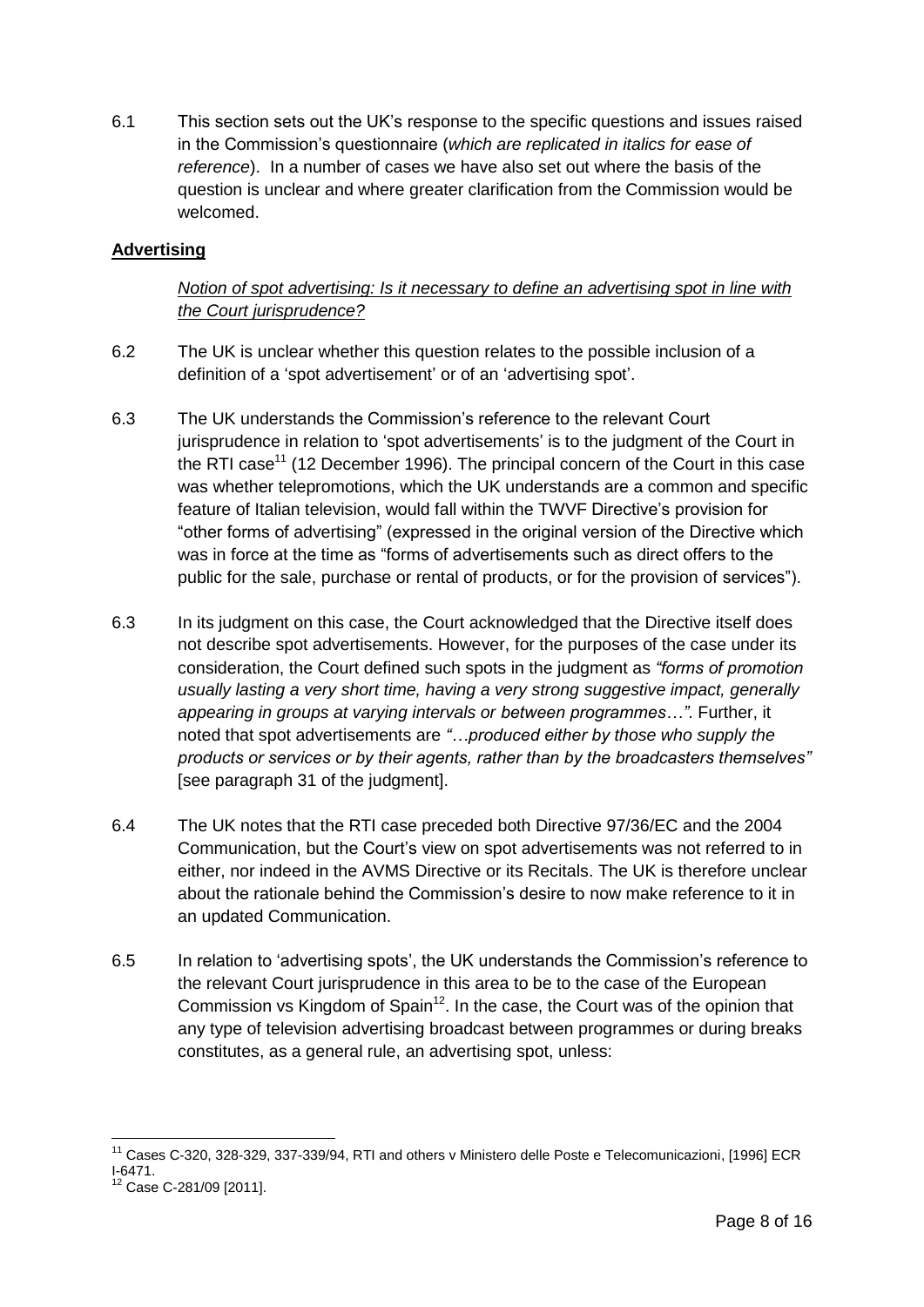- the type of advertising concerned is covered by another form of advertising expressly governed by the Directive; or
- it requires a duration greater than that of advertising spots, because of the way it is presented. This exception would however only apply when the application of the hourly time limit set out in the Directive for advertising spots would, without valid justification, amount to disadvantaging the form of advertising concerned compared to advertising spots.
- 6.6 The UK notes that this jurisprudence was specific to the particular circumstances of the case before the Cout and, as such, refers to television advertising broadcast between programmes or during breaks. It does not necessarily address the appearance of advertising simultaneously with programmes (for example, split screen advertising). The UK further notes that the term 'television advertising spots' is used in Article 23(1), which limits the amount of television advertising within a given clock hour. If the Commission were to include the Court's definition of 'advertising spots' in a new or revised Communication, national regulators might be encouraged not to apply advertising limits to television advertising which appeared simultaneously with programmes. This would create a risk that consumers would be exposed to excessive amounts of such advertising and the integrity of programmes could be damaged as a result. For this reason, and for the reasons set out in paragraph 4.2, we consider any new or revised Communication should not include the Court's definition of 'advertising spots'.

# **Self- and cross-promotion and programme-related material**

*Self-promotion/cross-promotion: How to distinguish them? Should editorial responsibility be the criterion of distinction?*

*Announcements made in connection with one's own programmes and with ancillary products directly derived from these:* 

- o *Concerning one's own programmes: How to define one's own programme?*
- o *Ancillary products directly derived from the programmes: products intended specifically to allow the viewing public to benefit fully from, or to interact with, the programme concerned. How should this link with The programmes be made?*
- 6.7 The UK addresses these questions together as it considers that the concepts of self- and cross-promotion derive from the reference to "announcements made by the broadcaster in connection with its own programmes and ancillary products directly derived from those programmes ..." in Article 23(2) of the AVMS Directive .
- 6.8 The UK is of the view that for material to be subject to the derogation in Article 23(2), and therefore be exempt from the television advertising and teleshopping limits set out in Article 23(1), it must in the first instance meet the Directive's definition of either television advertising or teleshopping. Some announcements made by broadcasters will meet one of these definitions, but others will not. For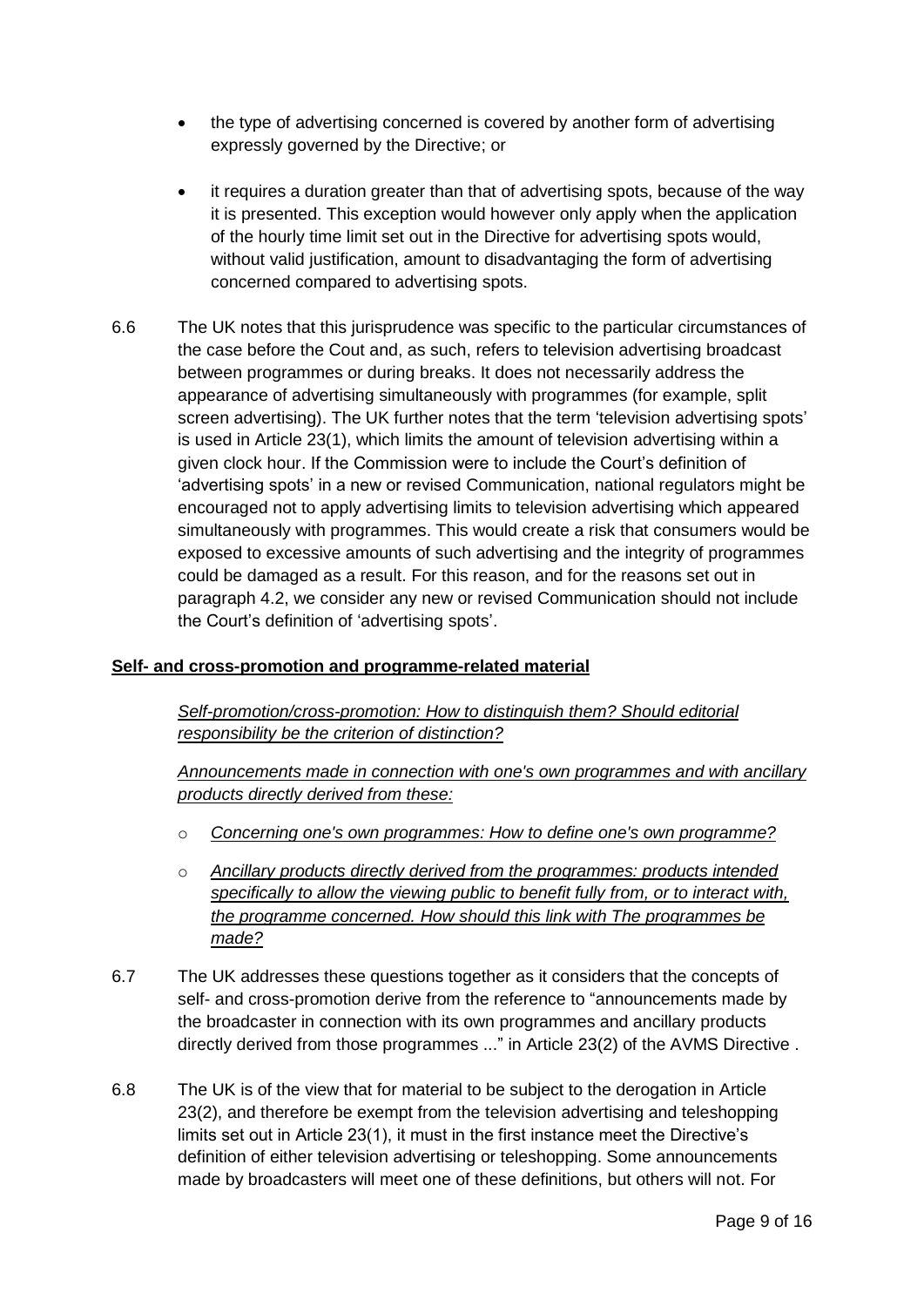example, the UK notes that Recital 96 states that in particular: "Trailers consisting of extracts from programmes should be treated as programmes".

- 6.9 Further the UK considers that Recital 98 provides Member States with sufficient clarity with regards to the scope of this derogation.
- 6.10 Given the clarity and detail of the definitions set out in Article 1 of the Directive, particularly in respect of advertising, and the associated Recitals as set out above, the UK does not believe there is a need for further detail to be provided on this area in a new or revised Communication.

#### **Principle of separation**

*What are the limits of this principle "television advertising and teleshopping shall be kept quite distinct from other parts of the programme by acoustic and/or spatial means"? How clear must the separation be? What about overlay of advertising when the programme is still running? How should they be included in the 12 minute limit? How to ensure that the integrity of the programmes is not harmed?*

- 6.11 The UK notes that Article 19 of the Directive provides flexibility in respect of the means by which advertising is kept distinct from other parts of the programme. It states that such distinction may be achieved "by optical and/or acoustic and/or spatial means" [emphases added].
- 6.12 The UK therefore considers that the overlaying of advertising on programmes is not necessarily incompatible with the Directive. Transparency is key: viewers must be able to easily distinguish between the advertising and editorial content. Where advertising is subject to volume limits (e.g. it does not fall into the derogation set out in Article 23(2)), the UK considers that these limits will continue to apply regardless of whether the advertising is featured in a separate advertising spot or shown simultaneously with a programme.

#### **Sponsorship**

*Identification of the sponsor: How should the link with the sponsor be made? How to avoid the sponsoring credit to qualify as an advertising spot?* 

- 6.13 The UK's comments above on the notion of spot advertising and advertising spots should be noted. Further, we note that Article 23(2) explicitly exempts sponsorship announcements from the volume limits that apply to advertising spots. In addition, Article 10(1)(b) requires that sponsored programmes must not "directly encourage the purchase or rental of goods or services in particular by making special promotional references to those goods or services".
- 6.14 In respect of identifying the sponsor, Rule 9.19 of the Broadcasting Code requires sponsorship credits to make clear: the identity of the sponsor by reference to its name or trade mark; and the association between the sponsor and the sponsored content.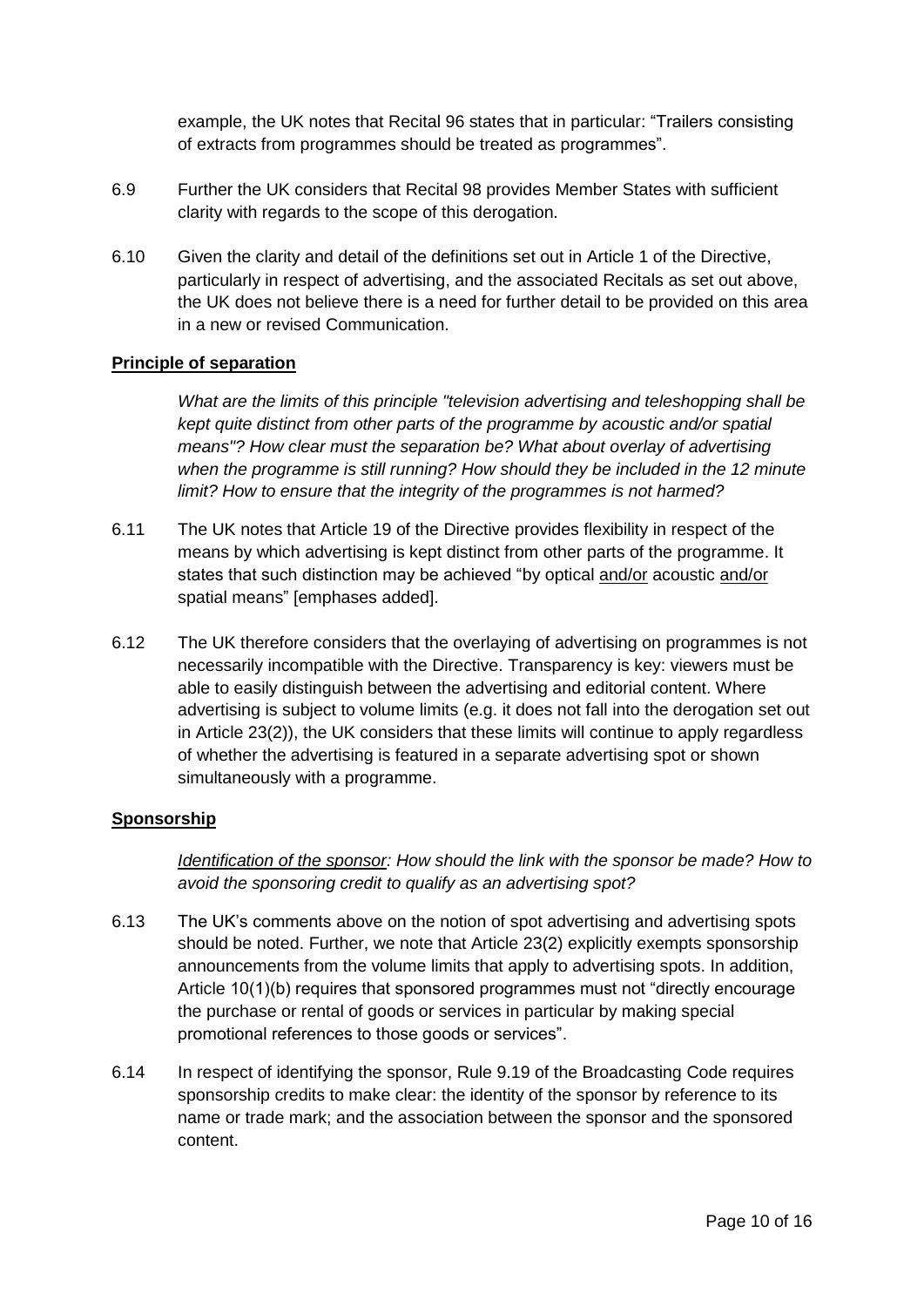- 6.15 Rules 9.22(a) and (b) set out detailed requirements that limit the extent to which sponsorship credits can promote the sponsor, including its goods or services.
- 6.16 The UK has also provided broadcasters with detailed guidance on how they should achieve compliance with these rules (see paragraphs 1.148 to 1.155 and 1.158 to 1.167 of the Guidance to Section Nine of the Broadcasting Code<sup>13</sup>).

# *What type of programmes can be sponsored? How to define news/current affairs programmes?*

6.17 Ofcom's Broadcasting Code defines a current affairs programme as "one that contains explanation and/or analysis of current events and issues, including material dealing with political or industrial controversy or with current public policy". The Code does not define 'news'.

#### **Product placement**

#### *Undue prominence: under what criteria should it be assessed?*

- 6.18 In the UK, whether the prominence of a reference to a product or service is deemed to be undue is judged on a case by case basis, against the editorial context in which the reference appears. We consider in particular whether there is sufficient editorial justification for the inclusion of the reference and the manner in which it appears. For example: a product that is integral to the editorial content of a scene may justify a higher degree of product exposure. In all cases the placement should fit within editorial content and not dominate it.
- 6.19 The UK has again provided broadcasters with detailed guidance (paragraphs 1.94 to 1.102 of the Guidance to Section Nine of the Broadcasting Code) to assist their compliance with the relevant Broadcasting Code rule (Rule 9.10).
- 6.20 Given the importance of context and the consequent need to carefully judge each instance on a case by case basis, the UK considers that any attempt to list specific criteria for assessing 'undue prominence' will be not only very difficult, but also of limited overall benefit in practice.

*Product placement / surreptitious advertising: What is the difference between surreptitious advertising and product placement? Is the promotional and misleading effect the key element? ("when such representation is intended by the media service provider to serve as advertising and might mislead the public as to its nature")*

- 6.21 We consider this issue is covered adequately by the Directive, in particular by the very clear definitions provided in Article 1 for surreptitious audiovisual commercial communications and product placement.
- 6.22 In the UK's view, the extent to which an instance of product placement is promotional is not relevant when assessing whether the placement amounts to

**<sup>.</sup>** <sup>13</sup> <http://stakeholders.ofcom.org.uk/binaries/broadcast/guidance/831193/section9.pdf>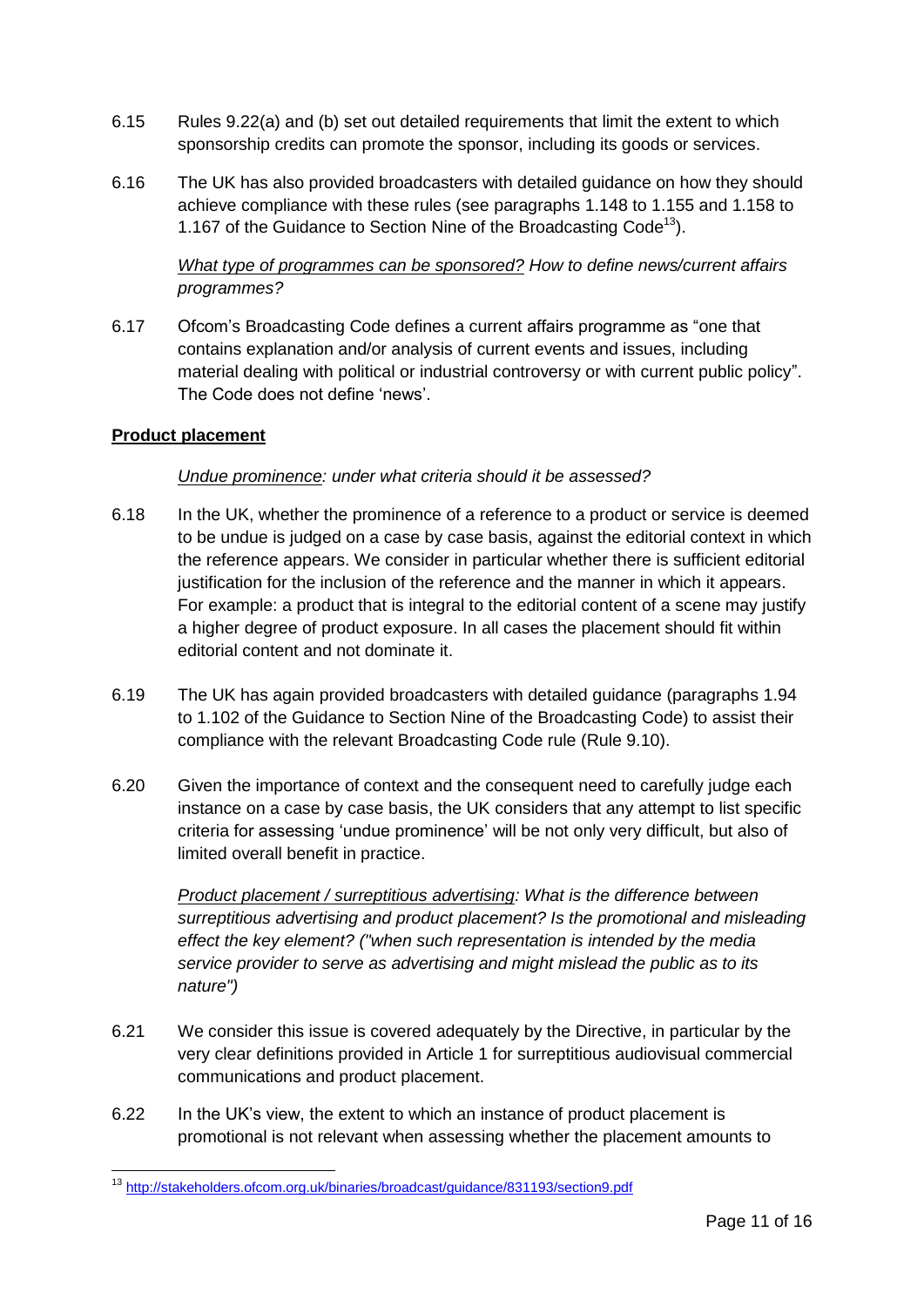surreptitious advertising: the key criterion is whether viewers are appropriately informed of the existence of the placement. This is made clear in Recital 90 of the Directive, which states the "prohibition of surreptitious audiovisual commercial communication should not cover legitimate product placement within the framework of this Directive, where the viewer is adequately informed of the existence of product placement".

6.23 While the UK is of the opinion that promotional impact is irrelevant when judging whether an instance of product placement amounts to "surreptitious advertising", we nonetheless recognise that the extent to which a placed product or service can be promoted is limited by Article 11(3), which states that product placement "shall not directly encourage the purchase or rental of goods or services, in particular by making special promotional references to those goods or services".

#### *Thematic product placement/surreptitious advertising: What is the difference?*

- 6.24 The UK notes that the term 'thematic placement' does not feature in any of the Directive's Articles but instead is referred to in Recital 93, which states "sponsorship and product placement should be prohibited where they influence the content of programmes in such a way as to affect the responsibility and editorial independence of the media service provider. This is the case with regard to thematic placement".
- 6.25 While there is no definition of 'thematic placement', we believe that the intention of the Recital is to make clear the need to protect the editorial independence of the broadcaster and the programme-maker, and to prevent programmes being used as promotional vehicles for placed products. The link raised by the Commission between surreptitious advertising and thematic product placement is therefore unclear. Further, given that there is a clear definition of surreptitious audiovisual commercial communications in the Directive, the UK does not consider there is any need for discussion of the difference between surreptitious advertising and thematic placement within a new or revised Communication.
- 6.26 However, the UK accepts that the product placement of generic (i.e. non-branded) references to products and services carries a potentially increased risk of surreptitious advertising and/or the distortion of editorial content for promotional purposes. The UK has therefore issued guidance in this area to clarify that, while generic product placement will be subject to the UK's product placement signalling rules, broadcasters should consider taking additional steps to ensure adequate signalling of generic placements (for example, it may be appropriate to list the name of product placers in a programme's end credits). This is because viewers are less likely to associate a generic, non-branded reference with product placement.

#### *Virtual advertising or digital product placement/traditional product placement: How to distinguish between them?*

6.27 The UK understands this question to relate to distinguishing between references to products and services that are product placed in situ (i.e. on location) during filming and the product placement of digital references to products and services in programmes during the post-production or editing process. Recital 91 makes clear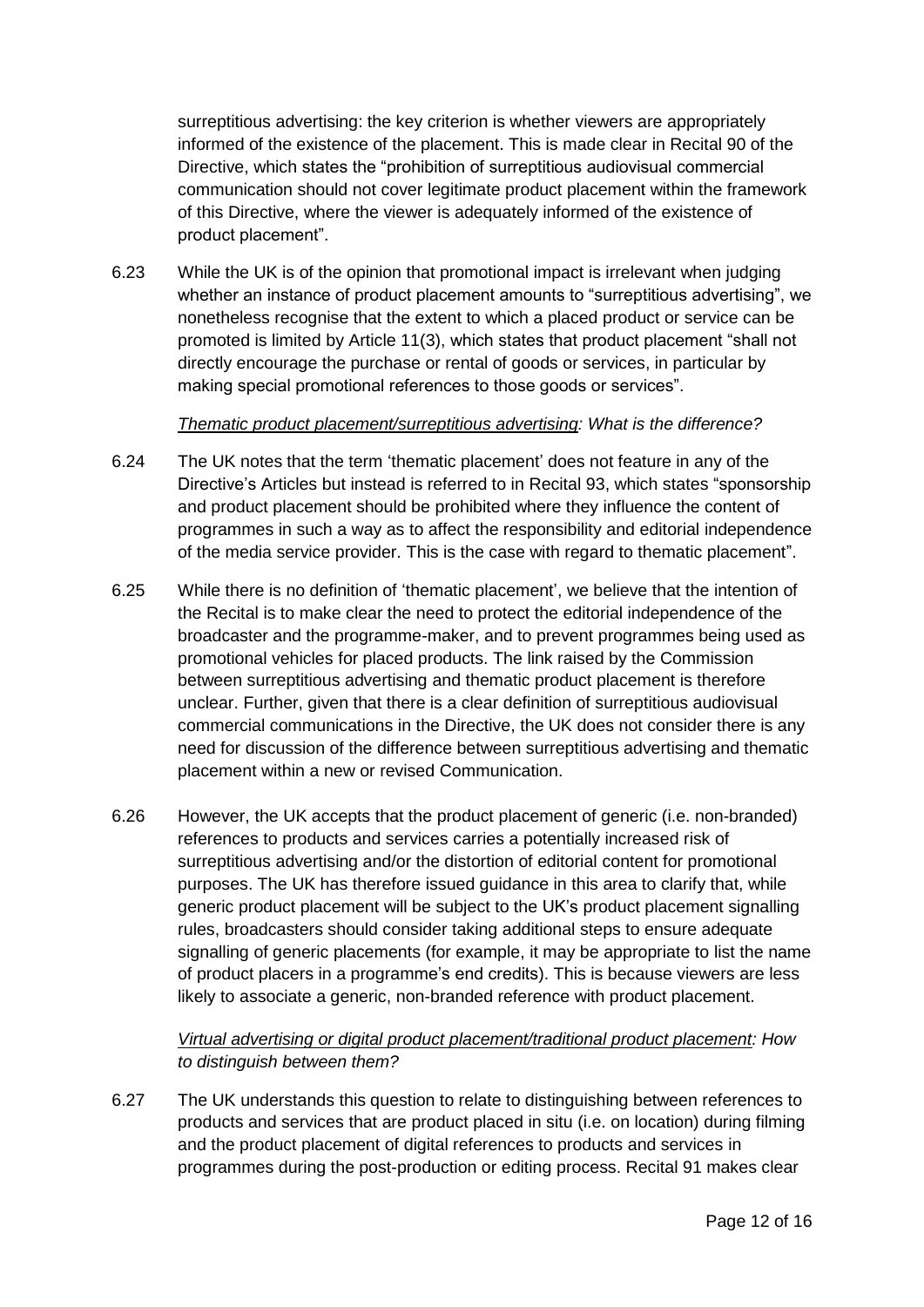that the "definition of product placement laid down in the Directive should cover any [emphasis added] form of audiovisual commercial communication consisting of the inclusion of or reference to a product, a service or a trade mark thereof so that it is featured within a programme in return for payment or for similar consideration".

6.28 In view of this, the UK considers it unnecessary to distinguish between these types of product placement in any new or revised Communication. To do so would suggest that the regulatory requirements differ based on the type of product placement. There is nothing in the Directive to suggest this is the case.

*Props and prizes: How is significant value defined? Should any guidelines be given? Would a ratio between the price of the goods/services and the cost of the broadcast be an appropriate criterion as an alternative to an absolute figure? Or a combination of both approaches?*

- 6.29 As previously stated, the UK considers that, in line with the Commission's stated position on the 2004 Interpretative Communication, any ambiguity in the Directive's provisions should be construed in favour of a broad discretion for Member States when implementing its provisions. The example of the term 'significant value' is a good one in this respect. The Directive provides no definition of the term and the concept is not referred to in any of its Articles. Instead it is used in Recital 91 to help Members States differentiate between prop/prize placements that meet the definition of product placement and those that do not. Therefore it should be a matter for individual Member States to determine how to define and apply 'significant value', taking appropriate account of the principles and purposes of the Directive.
- 6.30 The UK is aware that many Member States have now reached their own conclusions on how to define and apply 'significant value' in the context of the Directive's requirements for product placement. The UK has also introduced a specific legislative definition of the term, and this has been implemented in Ofcom's Broadcasting Code (in Section Nine of the Code<sup>14</sup>) and associated guidance since 28 February 2011.
- 6.31 As such, the UK would question the value of the Commission seeking now to introduce a specific definition of the term at EU level, or indeed any guidelines on a particular approach to defining it.

# *What type of programmes can include product placement? How to define light entertainment programmes?*

- 6.32 The UK reiterates its view on the statement made in the 2004 Interpretative Communication that where the Directive's provisions are left open to interpretation, and in the absence of relevant case law, the approach of the Communication rests on the *in dubio pro libertate* principle.
- 6.33 Given the absence of any case law, and the subjective nature of the term 'light entertainment', the UK considers it is a matter for individual Member States to

**<sup>.</sup>** <sup>14</sup> <http://stakeholders.ofcom.org.uk/binaries/broadcast/831190/section9.pdf>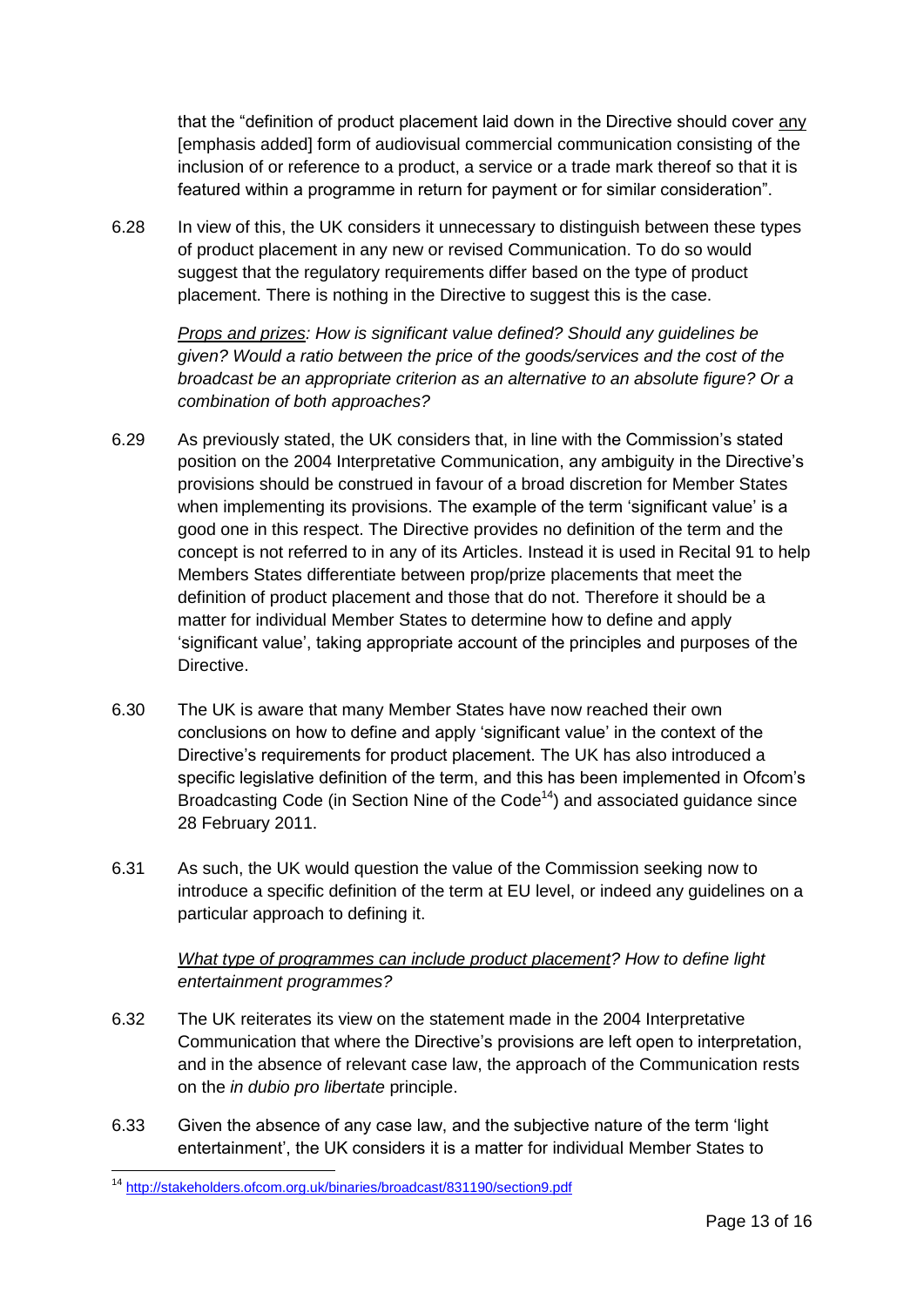decide what programmes fall within this genre. Ofcom has provided guidance on this issue to UK broadcasters in its guidance to Section Nine of the Broadcasting Code (see paragraph 1.65 of the quidance<sup>15</sup>).

*Brands as producers of content: How is editorial independence to be understood? How to distinguish between sponsorship and product placement in these cases?*

- 6.34 The UK notes that where a brand owner funds a programme with a view to promoting its name, trade mark etc. and the brand owner is not a broadcaster or programme producer, such funding arrangements will meet the definition of sponsorship and are subject to the relevant rules. The UK would also consider any reference to the funder's products, services or trade marks during such programmes to be subject to the UK's product placement rules.
- 6.35 The UK observes that the definitions of 'sponsorship' and 'product placement' arguably do not cover circumstances in which a brand owner is the producer of a programme in which its brand features. This is because both definitions rely on payment (or similar consideration) to a third party (usually the broadcaster or programme producer).
- 6.36 However, the UK also believes that such production arrangements may fall within the wider definition of an 'audiovisual commercial communication'. For this reason, in these circumstances, the UK would apply rules that:
	- require broadcasters to maintain editorial independence (in effect meaning that broadcasters must make the final decision on which references appear in the programme) (see Rule 9.1 of the Broadcasting Code);
	- ensure that editorial content is distinct from advertising (Rule 9.2);
	- prohibit surreptitious advertising (Rule 9.3);
	- prevent programmes promoting products and services (Rule 9.4); and
	- prevent programmes giving undue prominence to products and services (Rule 9.5).

# **Teleshopping**

*Constitutive elements: What elements need to be present to constitute a teleshopping offer? Object/price/link or place to buy? Link to the advertiser's website? SMS number to order?* 

6.37 In the UK, for an advertisement to be treated as teleshopping it must feature a direct offer to the public. Direct offers are those capable of being taken up by viewers without the need to seek information or other material from any other place. A direct offer must clearly identify the particular product or service which is available, the price and a means of purchase.

**<sup>.</sup>** <sup>15</sup> <http://stakeholders.ofcom.org.uk/binaries/broadcast/guidance/831193/section9.pdf>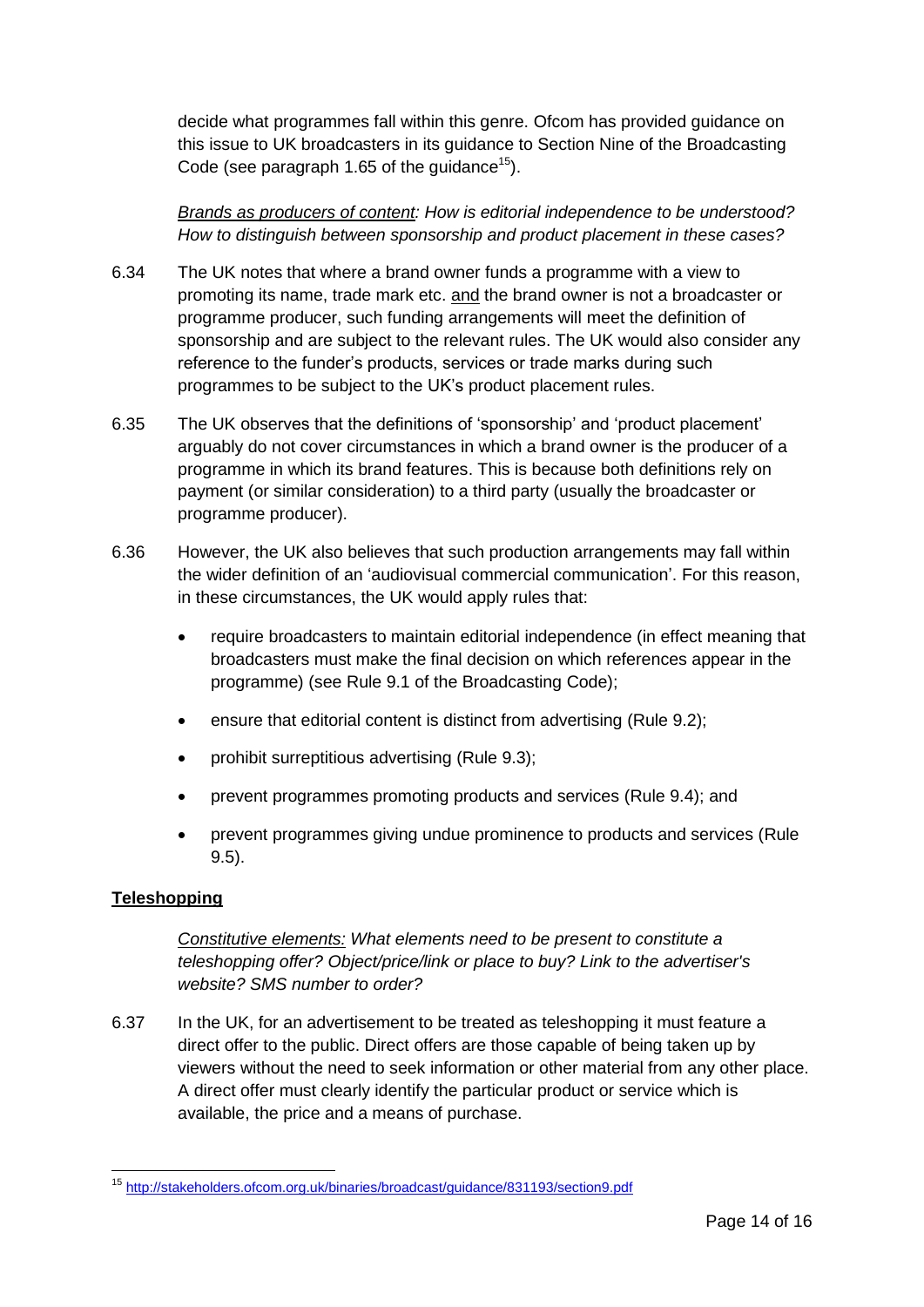6.38 Further, the character of teleshopping must be one in which the presentation of direct offers is the principal purpose of the broadcast; other material included that does not itself contain direct offers must be justifiable as related to the direct offers and be appropriately limited.

#### *Teleshopping / longer forms of AV commercial communications: What type of longer forms of advertising do you see?*

6.39 In the UK, most long form advertising is teleshopping. Common examples of this include psychic, daytime chat and adult chat genres. Telepromotions are not generally featured on UK television. However, the UK does have a small number of self-promotional channels, devoted to the promotion of the products and services of the licensee.

*Teleshopping/ interactive advertising: how to distinguish between these two notions?*

- 6.40 The UK understands interactive advertising to be a form of promotion of products and services which involves mutual action between consumers and advertisers. In particular, as set out in the 2004 Interpretative Communication, this form of advertising allows the viewer to supply information to the advertiser by an interactive return path or to explore an interactive environment via the advertising. Such advertising may or may not involve a direct offer of sale (see paragraphs 6.37 and 6.38 above). Only if a direct offer was present would the UK consider interactive advertising to meet the definition of teleshopping.
- 6.41 The UK notes that while there are no specific provisions in the Directive for interactive advertising, this was not an area subject for discussion by the EU legislators in the last review and experience to date does not suggest this being problem. We therefore do not understand what issues the Commission is seeking to address in this regard with a revised Communication
- 6.42 In conclusion on this section, as illustrated above, the UK has provided very detailed and extensive guidance to broadcasters in the area of audiovisual commercial communications – we are aware that this is also the case in other Member States, where the approaches may differ. In our experience, this has helped broadcasters in their understanding and compliance with the rules, and we have had, to date, a relatively limited number of consumer complaints in this area. **We therefore do not see a need for either further guidance of this nature or additional clarifications at EU level.**

#### **7) Concluding remarks**

7.1 The UK acknowledges the useful clarity and detail provided by the 2004 Intepretative Communication at a time when a number of new advertising techniques were emerging and their compatibility with the amended TWVF Directive may have been unclear.